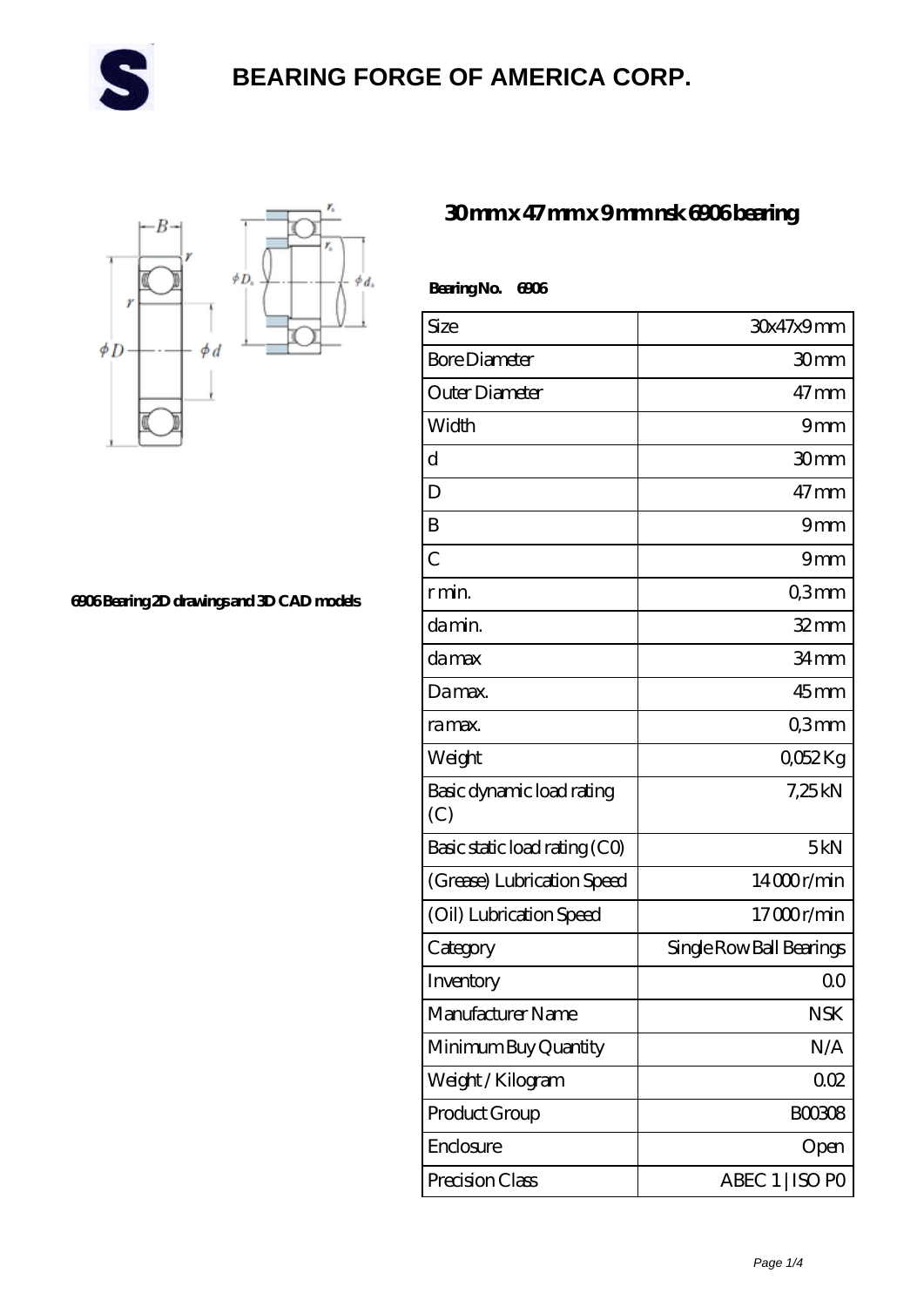

| Maximum Capacity / Filling<br>Slot | No                                                                                                                                                                                 |
|------------------------------------|------------------------------------------------------------------------------------------------------------------------------------------------------------------------------------|
| Rolling Element                    | <b>Ball Bearing</b>                                                                                                                                                                |
| Snap Ring                          | No                                                                                                                                                                                 |
| Internal Special Features          | No                                                                                                                                                                                 |
| Cage Material                      | Steel                                                                                                                                                                              |
| Internal Clearance                 | CO-Medium                                                                                                                                                                          |
| Inch - Metric                      | Metric                                                                                                                                                                             |
| Long Description                   | <b>30MM Bore: 47MM</b><br>Outside Diameter; 9MM<br>Outer Race Diameter:<br>Open; Ball Bearing; ABEC 1<br>ISO PO, No Filling Slot; No<br>Snap Ring, No Internal<br>Special Features |
| Category                           | Single Row Ball Bearing                                                                                                                                                            |
| <b>UNSPSC</b>                      | 31171504                                                                                                                                                                           |
| Harmonized Tariff Code             | 8482105068                                                                                                                                                                         |
| Noun                               | Bearing                                                                                                                                                                            |
| Keyword String                     | Ball                                                                                                                                                                               |
| Manufacturer URL                   | http://www.nskamericas.co<br>m                                                                                                                                                     |
| Manufacturer Item Number           | 6006                                                                                                                                                                               |
| Weight/LBS                         | 0049                                                                                                                                                                               |
| Outer Race Width                   | 0.354 Inch   9 Millimeter                                                                                                                                                          |
| Outside Diameter                   | 1.85Inch   47 Millimeter                                                                                                                                                           |
| Bore                               | 1.181 Inch   30Millimeter                                                                                                                                                          |
| bore diameter:                     | 30mm                                                                                                                                                                               |
| static load capacity:              | 5000N                                                                                                                                                                              |
| outside diameter:                  | $47 \,\mathrm{mm}$                                                                                                                                                                 |
| precision rating                   | ABEC 1 (ISO Class<br>Normal)                                                                                                                                                       |
| overall width:                     | 9mm                                                                                                                                                                                |
| finish/coating                     | Uncoated                                                                                                                                                                           |
| bore type:                         | Round                                                                                                                                                                              |
|                                    |                                                                                                                                                                                    |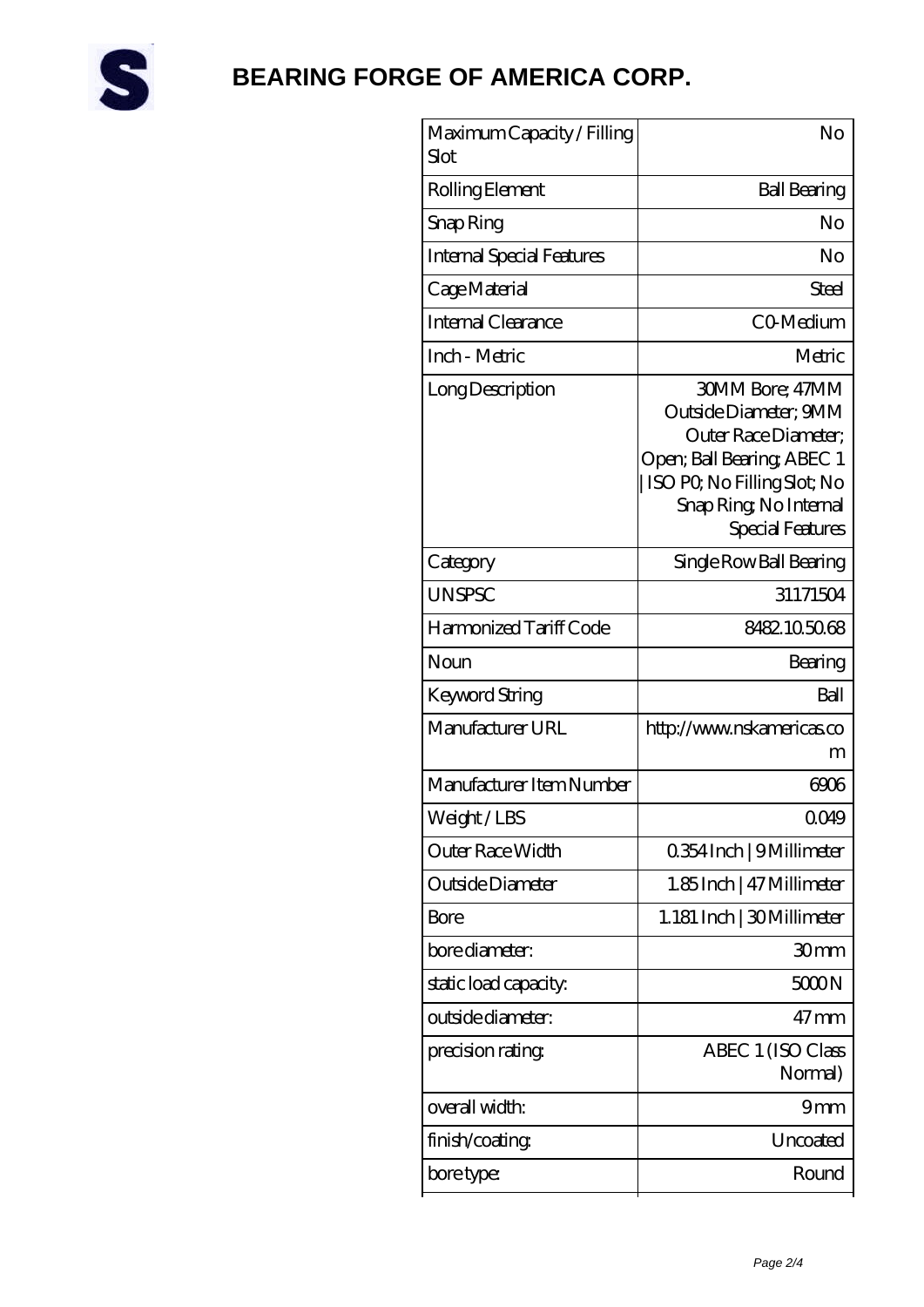

| cage material:                  | <b>Steel</b>             |
|---------------------------------|--------------------------|
| closure type:                   | Open                     |
| outer ring width:               | 9mm                      |
| rowtype & fill slot:            | Single Row Non-Fill Slot |
| fillet radius                   | 03mm                     |
| internal clearance:             | CO                       |
| maximum rpm:                    | 17000RPM                 |
| operating temperature<br>range: | Maximum of +250° F       |
| series                          | $\Theta$                 |
| dynamic load capacity.          | 7250N                    |
| <b>SRI</b>                      | 246                      |
| hidYobi                         | 6006                     |
| LangID                          | 1                        |
| $D_{-}$                         | 47                       |
| <b>SREX</b>                     | Q015                     |
| $B_{-}$                         | 9                        |
| damin                           | 32                       |
| hidTable                        | ecat_NSRDGB              |
| Oil rpm                         | 17000                    |
| <b>SRE</b>                      | 246                      |
| mass                            | 0052                     |
| GRS rpm                         | 14000                    |
| ra                              | 03                       |
| <b>SRIX</b>                     | 0015                     |
| $D_a$                           | 45                       |
| <b>SRIN</b>                     | $-0015$                  |
| CO                              | 5                        |
| fo                              | 158                      |
| <b>SREN</b>                     | $-0015$                  |
| DE                              | 43262                    |
| Prod_Type3                      | DGBB_SR_OT               |
| DA_                             | 4.762                    |